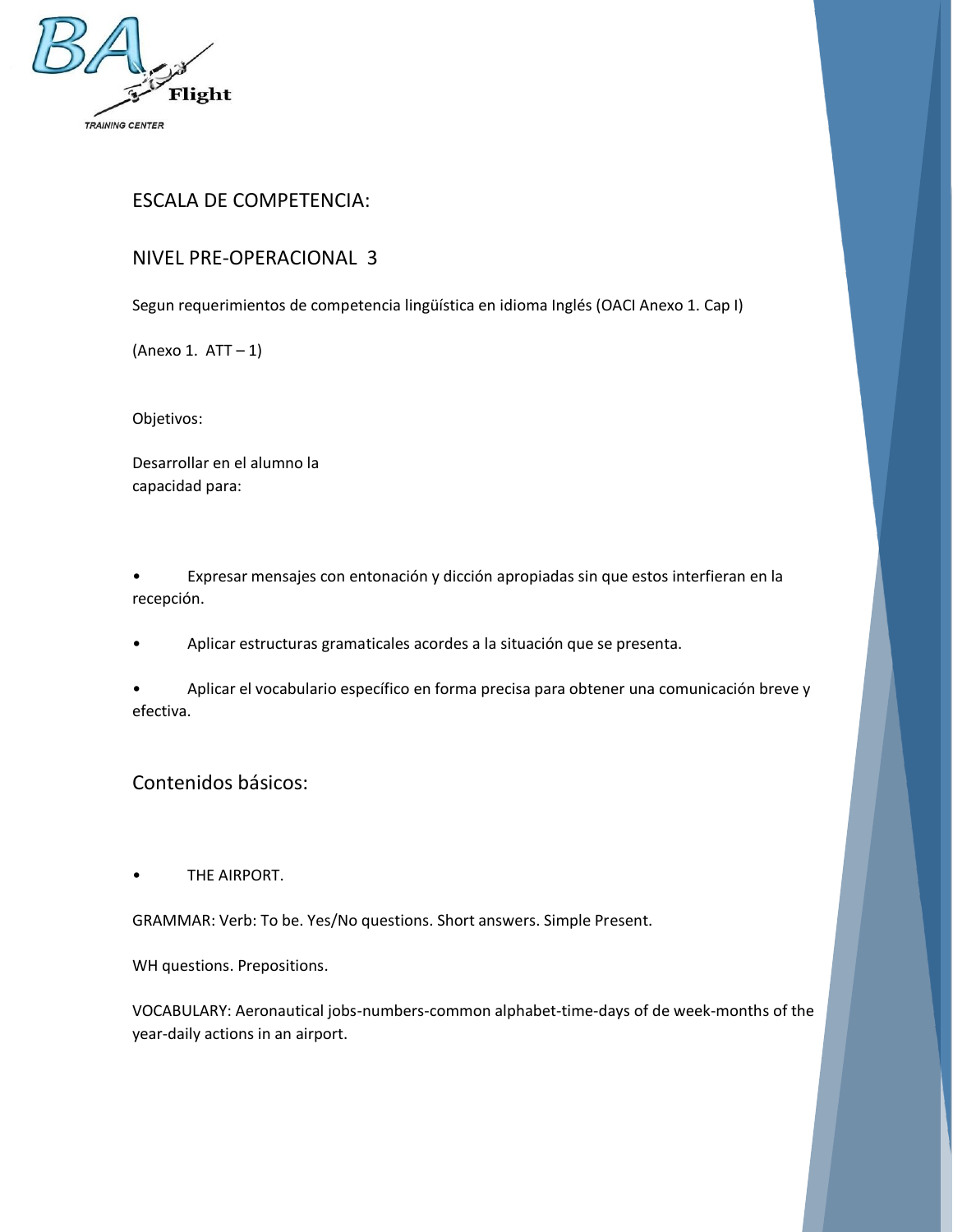

COMMUNICATION SKILLS: Start and maintain a simple conversation. Give personal information.

PRONUNCIATION: Intonation in question and answers. Word stress.

TEST: Written and oral.

THE AIRCRAFT

GRAMMAR: Simple Present Tense and Present Continuous Tense. "There is"/"There are". Countables and incountables. "Have" meaning possession. Imperative Mood.

VOCABULARY: Parts of the aircraft. Aircraft's forces and movements. Flight instruments. Cardinal and ordinal numbers. Standard words and phrases in aviation.

COMMUNICATION SKILLS: Ask for and give general information about an aircraft. Describe people, places and things.

Ask for, give or refuse permissions. Communicate using standard words.

PRONUNCIATION: contractions and stress on key words.

TEST: Written and oral.

**THE WEATHER** 

GRAMMAR: To be in the past (Was-Were). Simple Past Tense. Regular and irregular verbs.

Use of "Can". Future "Going to".

VOCABULARY: Seasons of the year. Types of climates. Weather phenomena.

Adjectives to describe weather.

COMMUNICATIONS SKILLS: Ask for and give information about weather.

Express capacities, abilities, permissions and possibilities.

PRONUNCIATION: Sentence stress. Intonation of questions and exclamations.

TEST: Written and oral.